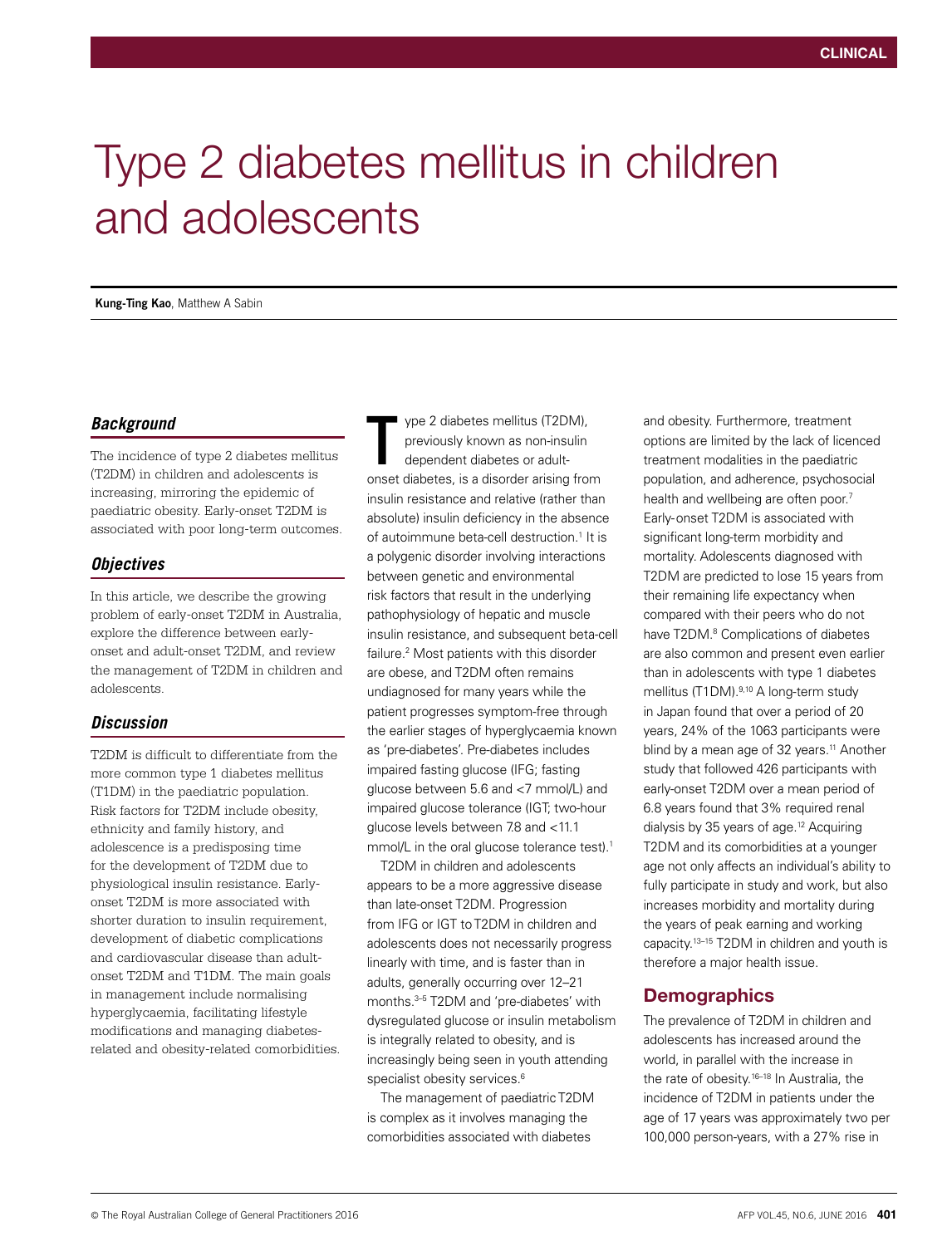average annual adjusted overall incidence between 1990 and 2002.19

Early-onset T2DM most commonly occurs during adolescence and rarely beforehand. Plasma insulin levels rise steadily from pre-pubertal baseline, peaking during puberty then returning to prepubertal levels by the third decade of life.<sup>20</sup> Insulin sensitivity decreases by around 30% during puberty.21 It is no coincidence

therefore that this physiological, pubertyassociated insulin resistance coincides with the peak age of early-onset T2DM presentation, and that pre-pubertal T2DM is much less common.9,22 Among the 1.2 million youth in the SEARCH for Diabetes study, there were no children aged 4 years or younger with T2DM, and only 19 cases of children aged 5–9 years with T2DM between 2002 and 2003.<sup>23</sup>

#### Box 1. Diagnosis of diabetes defined by the International Society of Paediatric and Adolescent Diabetes (ISPAD) and American Diabetes Association (ADA) guidelines<sup>26,30</sup>

The diagnosis of diabetes is made by the measurement of hyperglycaemia in the absence of any acute physiological stress and the presence of symptoms of hyperglycaemia:

- fasting plasma glucose of ≥7.0 mmol/L
- plasma glucose of ≥11.1 mmol/L post-oral glucose tolerance test, with 1.75 g/kg (max 75g) of anhydrous glucose dissolved in water
- symptoms of diabetes, such as polyuria, polydipsia, nocturia, unexplained weight loss and a random plasma glucose of ≥11.1 mmol/L
- glycated haemaglobin (HbA1c) of >6.5%\*

*\*The test should be performed in a laboratory using a method that certified by the National Glycohemoglobin Standardization Program (NGSP) and standardised to the Diabetes Control and Complications Trial (DCCT) assay. A value of less than 6.5% does not exclude diabetes diagnosed using glucose tests.30,57 The role of HbA1c alone in diagnosing diabetes in children has not been established.*

# Diagnosis of T2DM in children and adolescents

The presentation of T2DM varies from asymptomatic hyperglycaemia in a well child, perhaps detected through incidental testing, to ketoacidosis in up to 25% of patients. These individuals are also at risk of hyperglycaemic hyperosmolar nonketotic state, which is associated with a high mortality rate.<sup>24,25</sup> The diagnosis of T2DM in youth requires the diagnosis of diabetes followed by the classification of diabetes type.26 It is worth noting that the prevalence of T1DM is approximately 10 fold higher than the prevalence of T2DM in most paediatric populations. Therefore, a diagnosis of T1DM should be made in the acute setting if there is any doubt regarding diabetes subclassifications.

Delayed treatment of T1DM in youth increases the risk of diabetic ketoacidosis.27,28 Less common causes of diabetes, such as monogenic diabetes due to hepatocyte nuclear factor 4 alpha (HNF4A) and HNF1A mutations (previously known as mature-onset

| Table 1. Characteristics of T1DM and T2DM in children and adolescents $^{\rm 48}$ |                                                                                                                                                                                                                                                                                               |                                                                                                                                                                                                         |  |  |
|-----------------------------------------------------------------------------------|-----------------------------------------------------------------------------------------------------------------------------------------------------------------------------------------------------------------------------------------------------------------------------------------------|---------------------------------------------------------------------------------------------------------------------------------------------------------------------------------------------------------|--|--|
|                                                                                   | T1DM                                                                                                                                                                                                                                                                                          | T <sub>2</sub> DM                                                                                                                                                                                       |  |  |
| Age range                                                                         | Any age - often young children                                                                                                                                                                                                                                                                | More often seen in peri-pubertal and post-pubertal youth                                                                                                                                                |  |  |
| Ethnic distribution                                                               | All groups                                                                                                                                                                                                                                                                                    | Increased in certain groups (eg Hispanic, Polynesian,<br>Aboriginal and Torres Strait Islander, Indian and Chinese<br>peoples)                                                                          |  |  |
| Sex distribution                                                                  | Equal between sexes                                                                                                                                                                                                                                                                           | More common in females                                                                                                                                                                                  |  |  |
| Symptom duration                                                                  | Acute – can be severe                                                                                                                                                                                                                                                                         | Often insidious - rarely severe                                                                                                                                                                         |  |  |
| Obesity                                                                           | As in population                                                                                                                                                                                                                                                                              | Varies according to ethnicity, but up to 85%                                                                                                                                                            |  |  |
| Family history of diabetes                                                        | Present in 3-5%                                                                                                                                                                                                                                                                               | Present in 75-100%                                                                                                                                                                                      |  |  |
| Acanthosis nigricans                                                              | $12\%$ – can vary in different populations <sup>58</sup>                                                                                                                                                                                                                                      | 50-90% - can vary in different populations <sup>58</sup>                                                                                                                                                |  |  |
| Circulating insulin                                                               | Usually low                                                                                                                                                                                                                                                                                   | Usually elevated                                                                                                                                                                                        |  |  |
| Ketosis at presentation                                                           | More likely to be present                                                                                                                                                                                                                                                                     | Less likely, but can be present in up to 25%                                                                                                                                                            |  |  |
| Islet autoimmunity                                                                | Autoantibodies to insulin (IAA), islet cell cytoplasm (ICA),<br>glutamic acid decarboxylase (GAD), tyrosine phosphatase<br>(insulinoma associated) antibody (IA-2 and IA-2B), or zinc<br>channel antibody (ZnT8) are present at diagnosis in<br>85-98% of patients with T1DM <sup>58,59</sup> | Usually negative, but can be present in up to 10-20% of<br>patients. If present, islet cell antibodies predict a more<br>rapid requirement of insulin and development of other<br>autoimmune disorders. |  |  |
| Associated disorders                                                              | Autoimmune disorders such as autoimmune thyroiditis,<br>coeliac disease                                                                                                                                                                                                                       | Other comorbidities of obesity (eq non-alcoholic fatty<br>liver disease, obstructive sleep apnoea, hyperlipidaemia,<br>polycystic ovarian syndrome)                                                     |  |  |
|                                                                                   | Adapted with permission from Sabin MA. Type 2 diabetes in children. Clin Obes 2013;3(3-4):112-6.                                                                                                                                                                                              |                                                                                                                                                                                                         |  |  |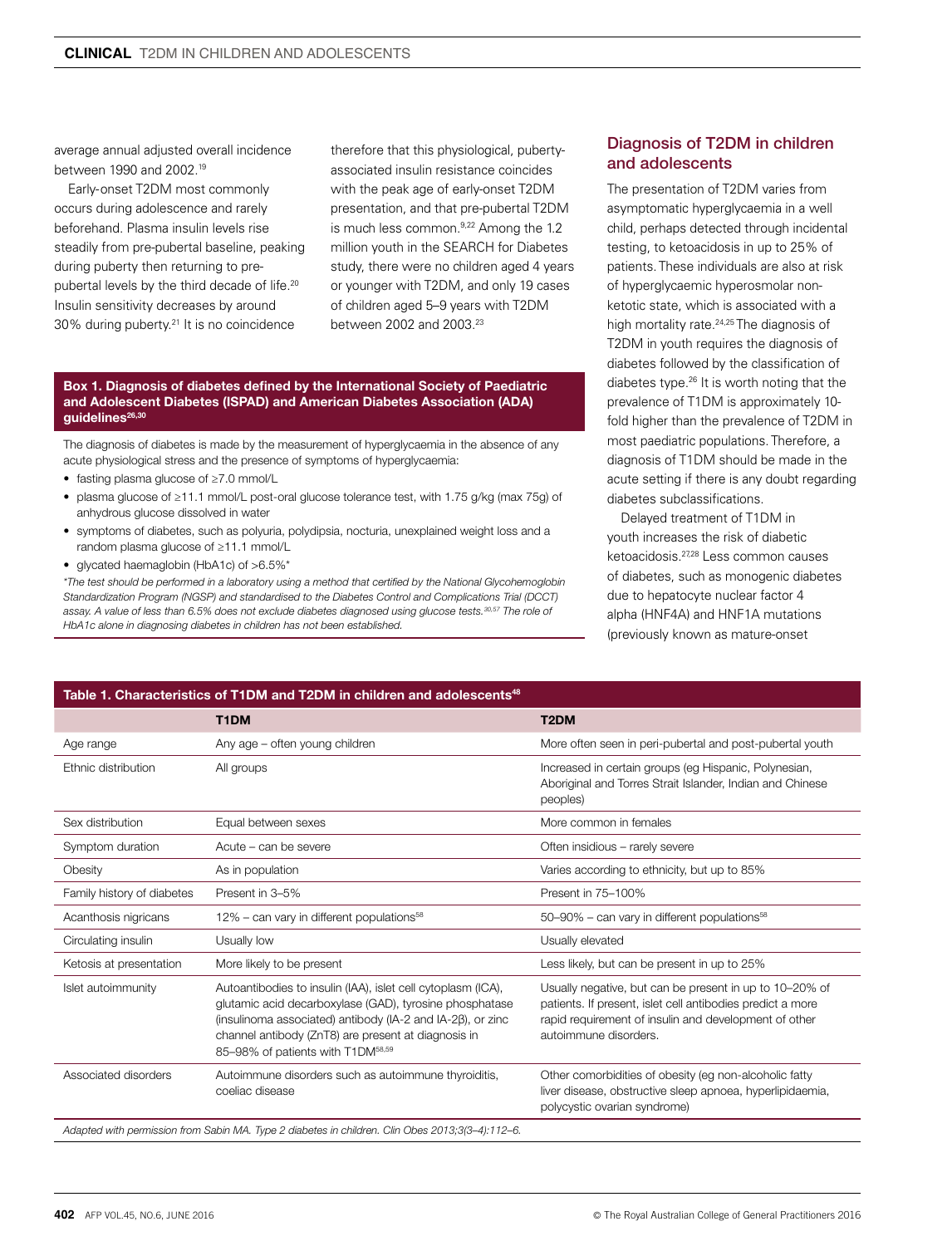diabetes of the young) and maternally inherited mitochondrial disorders, should be considered in those presenting in adolescence, especially if strong familial clustering of diabetes is present.29

There are currently four accepted ways to diagnose diabetes as per the International Society of Paediatric and Adolescent Diabetes (ISPAD) guidelines and American Diabetes Association, based on the measurement of hyperglycaemia and the presence of symptoms (Box 1).<sup>26,30</sup> Several clinical characteristics, such as age, ethnicity, obesity, family history of T2DM and the presence of islet cell antibodies, are important factors in the differentiation between T1DM and T2DM (Table 1).

## Management of T2DM in children and adolescents

The three main goals in the management of T2DM in children and adolescents are lifestyle modification, normalisation of glycaemia and management of comorbidities (Figure 1).

# Lifestyle modifications

Although lifestyle (dietary and exercise) modifications are crucial to the management of T2DM, less than 10% of youth with T2DM will reach their glycaemic targets with lifestyle modifications alone.<sup>24,31,32</sup> This may be related to high rates of loss to followup,33,34 factors relating to socioeconomic status,<sup>35</sup> and high associated rates of depression.36 Involvement of an experienced dietitian is necessary.

Dietary recommendations may begin with eliminating sugar-containing soft drinks and juices, increasing fruit and vegetable intake, portion control, and changing family dietary behaviour such as eliminating unhealthy food from the household.<sup>37</sup> It is well established that regular exercise without calorie restriction or weight loss is associated with reduced insulin resistance and increased insulin sensitivity in youth who are overweight or obese, regardless of T2DM status.<sup>38-40</sup> Exercise recommendations, such as moderate-intensity exercise for 60 minutes daily and reduction in screen time to less than two hours daily, are important



#### Figure 1. Management of T2DM in children and adolescents<sup>41</sup>

*\*Comorbidities of diabetes and obesity need to be screened at diagnosis. These include: For diabetes:*

- *• urine microalbuminuria for diabetic nephropathy*
- *• serum lipids for hyperlipidaemia*
- *• blood pressure*
- *• retinal photography for diabetic retinopathy*
- *For obesity:*
- *• liver function tests for non-alcoholic fatty liver disease*
- *• clinical screening for symptoms of obstructive sleep apnoea*
- *• depression*
- *• polycystic ovarian syndrome in adolescent females.*

*BGL, blood glucose level; HbA1c, glycated haemoglobin; T2DM, type 2 diabetes mellitus Adapted with permission from Zeitler P, Fu J, Tandon N, Nadeau K, Urakami T, Barrett T, Maahs D: Type 2 diabetes in the child and adolescent. Pediatr Diabetes 2014;15 Suppl 20:26–46.*

parts of the diabetes management plan.41

However, little evidence exists regarding the effectiveness of lifestyle modifications in youth with T2DM. While observational studies suggest higher levels of activity are associated with better glycaemic control in youth with T2DM,<sup>42</sup> the only large-scale therapeutic trial to assess lifestyle therapy in 699 youth with T2DM did not support this finding. The study found that 24 months of intensive lifestyle modifications (200–300 minutes of moderate-to-vigorous-intensity exercise per week and 1200–1500 daily calorie intake) on top of metformin monotherapy did not improve long-term glycaemic control at 24 months follow-up.<sup>43</sup> Similarly, cardiovascular risk factors, such as dyslipidaemia and inflammatory markers,

were not improved by lifestyle modifications on top of metformin monotherapy.<sup>44</sup>

### Normalisation of glycaemia

Youth with confirmed T2DM are usually treated with metformin and/or insulin therapy, which is determined by symptoms, severity of hyperglycaemia and presence of ketosis. Metformin monotherapy is the treatment of choice in those who are metabolically stable (glycated hemoglobin [HbA1c] <9%), beginning with 500 mg daily and titrating to 1000 mg twice daily over four weeks.<sup>41</sup> Metformin reduces hepatic gluconeogenesis, increases insulin-stimulated glucose uptake in fat and muscle, and does not usually cause hypoglycaemia.45 An initial anorexic effect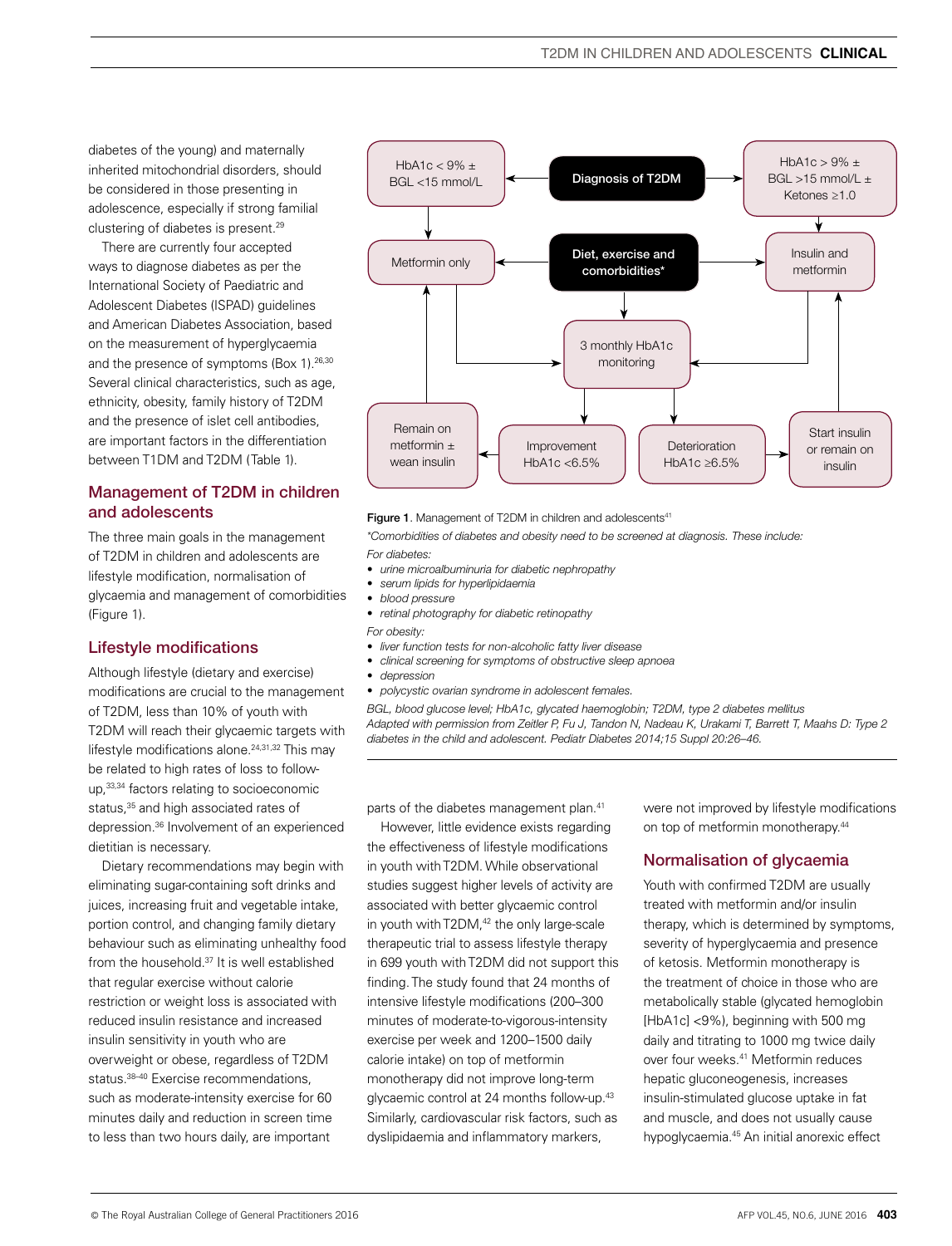may also promote weight loss.45 Long-term metformin use is associated with a 1–2% reduction in HbA1c.41 Insulin therapy is required for those with an HbA1c >9%, severe hyperglycaemia (serum glucose >15 mmol/L), or ketosis/ketoacidosis on presentation (serum ketone ≥1.0 mmol/L and/or serum pH  $< 7.3 \pm$  bicarbonate  $<$ 15 mmol/L). $46$ 

A variety of insulin regimens, such as basal insulin (0.25–0.5 units/kg starting dose) or prandial insulin, are effective in achieving metabolic control.41 Although there are no data to date comparing different insulin regimens in adolescents, this needs to be tailored to the patient's requirements. Adult studies have shown that a basal glargine regimen is as effective as prandial lispro insulin, with added benefits of simplicity and lower risk of hypoglycaemia.47 It is

worth noting that while initiating insulin injections will improve glycaemic control and heighten awareness of diabetes, early insulin therapy may also lead to poorer compliance with treatment, leading to less patient contact and poorer diabetes control in the long term.48 The decision for initiating insulin should therefore be made carefully, balancing the medical benefits with the adolescent and family dynamics.

Other available oral antidiabetic agents are either not approved for use in those aged younger than 18 years or are still under investigation. Sulfonylureas are associated with hypoglycaemia and a greater degree of weight gain (compared with metformin), and may potentially accelerate the loss of beta-cell function.<sup>49</sup> Other medications, such as thiazolidinediones, α-glucosidase inhibitors, incretin-mimetics and dipeptidyl

peptidase-4 (DPP-IV) inhibitors, although promising, require further investigation as there are no long-term safety data and they are not approved for use in those <18 years of age.41,50

The overall goal of initial treatment is to achieve an HbA1c of <6.5%.<sup>41</sup> Education for home blood glucose level (BGL) monitoring is necessary to monitor fasting and postprandial BGLs to achieve target BGL (4–8 mmol/L) and HbA1c ranges (<6.5%). A multidisciplinary approach involving paediatric/adult endocrinologists, diabetes educators, dietitians, social workers and psychologists is required to achieve this, as well as lifestyle changes.

## Management of comorbidities

Youth with newly diagnosed T2DM have a high prevalence of complications relating

| <b>Comorbidity</b> | <b>Prevalence</b>                                                                                                                 | <b>Screening</b>                                                                                                                                                                             | <b>Management</b>                                                                                                                                                                                                                                               |
|--------------------|-----------------------------------------------------------------------------------------------------------------------------------|----------------------------------------------------------------------------------------------------------------------------------------------------------------------------------------------|-----------------------------------------------------------------------------------------------------------------------------------------------------------------------------------------------------------------------------------------------------------------|
| Hypertension       | Affects up to 36% of youth within 1.3<br>years of T2DM diagnosis; up to 65% in<br>cross-sectional studies                         | At diagnosis and every subsequent<br>clinic visit. Ensure BP is checked<br>using appropriately sized cuff, and<br>plotted against age, gender and height<br>standardised chart <sup>60</sup> | Lifestyle modifications - weight loss,<br>low salt diet, increasing physical activity.<br>Consider ACE inhibitor treatment if<br>lifestyle changes unsuccessful after six<br>months. Angiotensin receptor blocker if<br>ACE inhibitor not tolerated             |
| Dyslipidaemia      | Hypertriglyceridaemia is seen in 60-65%<br>of youth with T2DM. Low HDL in 73% of<br>youth with T2DM                               | At diagnosis. If normal, monitoring every<br>two years thereafter. Closer follow-up if<br>abnormal                                                                                           | Dietitian evaluation and dietary<br>modification. If unsuccessful after six<br>months, consider:<br>• statin therapy if LDL >3.4 mmol/L<br>• niacin/fibrate therapy if triglycerides<br>>9.3-13 mmol/L and if >10 years of<br>age as risk of acute pancreatitis |
| Retinopathy        | • 9.3% at diagnosis<br>• 12.7% have proliferative retinopathy<br>by 35 years of age<br>• 23.7% blind by a mean age of<br>32 years | Dilated pupil exam by optometrist or<br>ophthalmologist at diagnosis. Annual<br>examination if normal and more frequent<br>examination if abnormal                                           | Refer to ophthalmology if evidence of<br>retinopathy. May require laser therapy<br>if proliferative retinopathy, clinically<br>significant macular oedema or severe<br>non-proliferative retinopathy                                                            |
| Nephropathy        | Often present at diagnosis<br>14-22% in cross-sectional studies                                                                   | • Spot urine: $30-299$ mg/g<br>• 24-hour urine: 20-199 mcg/min<br>• Can be elevated due to smoking,<br>exercise and menstruation<br>• Exclude orthostatic proteinuria and<br>renal causes    | • If persistent (>2 samples), start ACE<br>inhibitor therapy even if BP normal<br>• Aim to normalise microalbuminuria<br>• Treat hypertension                                                                                                                   |
| Depression         | Up to 14.7% and is more common<br>in girls                                                                                        | Screen for symptoms of depression at<br>diagnosis and periodically, especially in<br>those with poor glycaemic control and/or<br>frequent visits to emergency department                     | Refer to mental health clinician                                                                                                                                                                                                                                |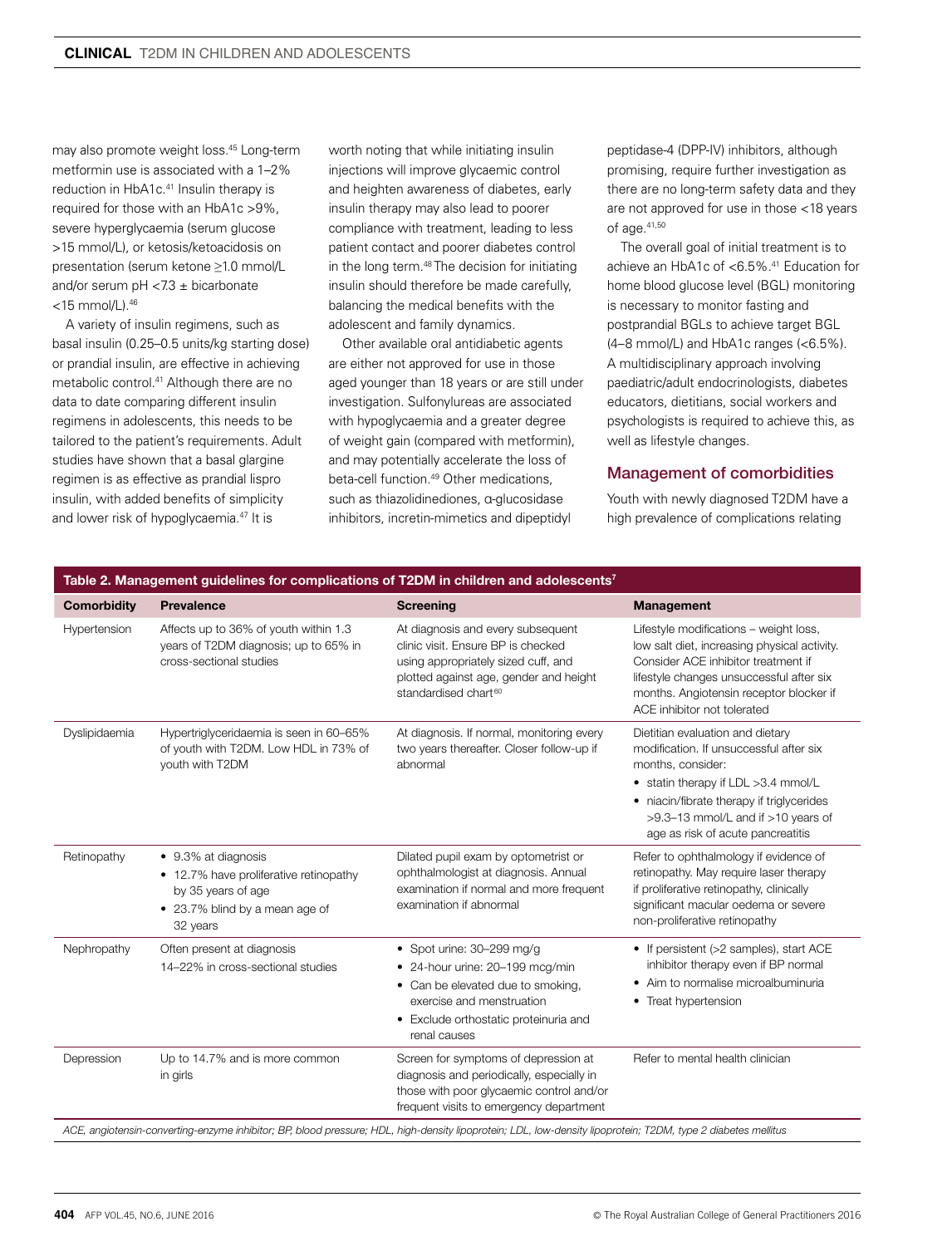to diabetes and obesity at presentation.<sup>10</sup> Reports suggest the presence of hypertension in 10–32% of patients, microalbuminuria in 14–22%, retinopathy in 9.3%, dyslipidaemia in up to 85% and non-alcoholic fatty liver disease in 22% at diagnosis of T2DM in those aged younger than 30 years.<sup>34</sup> More aggressive screening for microvascular and macrovascular complications than in youth with T1DM should therefore be performed at diagnosis and regularly thereafter.<sup>51</sup> Recommendations are summarised in Table 2.

Other comorbidities associated with obesity and insulin resistance, such as polycystic ovarian syndrome in females, obstructive sleep apnoea (OSA), psychiatric illness and orthopaedic problems, are common. The prevalence of OSA can be as high as 60% in youth who are obese,<sup>52</sup> with a 12% higher risk of OSA for each 1 kg/m2 rise in body mass index (BMI).<sup>53</sup> Similarly, neuropsychiatric comorbidity is common and seen in up to 26% of youth with T2DM, and up to 14.7%, many of whom are girls, have depressive symptoms.54 Adolescents with T2DM reported more depression and had lower quality-of-life scores, compared with adolescents with T1DM.<sup>55</sup> Depressed mood is also associated with poorer glycaemic control, higher number of emergency department visits, and poor adherence to diabetic treatment recommendations.<sup>756</sup> It is crucial, therefore, to screen for these issues at the diagnosis of T2DM, and ongoing yearly surveillance is required.16

# Conclusion

T2DM in children and adolescents is a serious medical concern that is more aggressive than the adult-onset form, more challenging to diagnose, and has limited available treatment options. It is also associated with high rates of complications related to diabetes and obesity.

A family-based approach is required to comprehensively address all medical, lifestyle and psychosocial aspects of care, as well as involvement of specific services such as paediatrics, diabetes education, nutrition, psychology and social work as a multidisciplinary team so as to streamline

their care to maximise compliance and optimise outcomes.

#### Authors

Kung-Ting Kao MBChB, FRACP, Clinical Research Fellow, Department of Endocrinology and Diabetes, the Royal Children's Hospital, Melbourne, VIC Matthew A Sabin MBBS, FRACP, PhD, Director of Endocrinology, Diabetes and Obesity, the Royal Children's Hospital, Melbourne, VIC. matt.sabin@rch. org.au

Competing interests: None.

Provenance and peer review: Commissioned, externally peer reviewed.

#### **References**

- 1. American Diabetes Association. Diagnosis and classification of diabetes mellitus. Diabetes Care 2010;33(Suppl 1):S62–69.
- 2. Defronzo RA. Banting lecture From the triumvirate to the ominous octet: A new paradigm for the treatment of type 2 diabetes mellitus. Diabetes 2009;58(4):773–95.
- 3. D'Adamo E, Caprio S. Type 2 diabetes in youth: Epidemiology and pathophysiology. Diabetes Care 2011;34(Suppl 2):S161–65.
- 4. Kleber M, Lass N, Papcke S, Wabitsch M, Reinehr T. One-year follow-up of untreated obese white children and adolescents with impaired glucose tolerance: High conversion rate to normal glucose tolerance. Diabet Med 2010;27(5):516–21.
- 5. Weiss R, Taksali SE, Tamborlane WV, Burgert TS, Savoye M, Caprio S. Predictors of changes in glucose tolerance status in obese youth. Diabetes Care 2005;28(4):902–09.
- 6. Sabin MA, Ford AL, Holly JM, Hunt LP, Crowne EC, Shield JP. Characterisation of morbidity in a UK, hospital based, obesity clinic. Arch Dis Child 2006;91(2):126–30.
- 7. Springer SC, Silverstein J, Copeland K, et al. Management of type 2 diabetes mellitus in children and adolescents. Pediatrics 2013;131(2):e648–64.
- 8. Rhodes ET, Prosser LA, Hoerger TJ, Lieu T, Ludwig DS, Laffel LM. Estimated morbidity and mortality in adolescents and young adults diagnosed with type 2 diabetes mellitus. Diabet Med 2012;29(4):453–63.
- 9. Eppens MC, Craig ME, Jones TW, et al. Type 2 diabetes in youth from the Western Pacific region: Glycaemic control, diabetes care and complications. Curr Med Res Opin 2006;22(5):1013–20.
- 10. Ruhayel SD, James RA, Ehtisham S, Cameron FJ, Werther GA, Sabin MA. An observational study of type 2 diabetes within a large Australian tertiary hospital pediatric diabetes service. Pediatr Diabetes 2010;11(8):544–51.
- 11. Yokoyama H, Okudaira M, Otani T, et al. Existence of early-onset NIDDM Japanese demonstrating severe diabetic complications. Diabetes Care 1997;20(5):844–47.
- 12. Yokoyama H, Okudaira M, Otani T, et al. High incidence of diabetic nephropathy in early-onset Japanese NIDDM patients: Risk analysis. Diabetes Care 1998;21(7):1080–85.
- 13. Alberti G, Zimmet P, Shaw J, et al. Type 2 diabetes in the young: The evolving epidemic: The international diabetes federation consensus workshop. Diabetes Care 2004;27(7):1798–811.
- 14. Breton MC, Guenette L, Amiche MA, Kayibanda JF, Gregoire JP, Moisan J. Burden of diabetes on the ability to work: A systematic review. Diabetes Care 2013;36(3):740–49.
- 15. Pinhas-Hamiel O, Zeitler P. The global spread of type 2 diabetes mellitus in children and adolescents. J Pediatr 2005;146(5):693–700.
- 16. Han JC, Lawlor DA, Kimm SY. Childhood obesity. Lancet 2010;375(9727):1737–48.
- 17. Lobstein T, Frelut ML. Prevalence of overweight among children in Europe. Obes Rev 2003;4(4):195–200.
- 18. May AL, Kuklina EV, Yoon PW. Prevalence of cardiovascular disease risk factors among US adolescents, 1999–2008. Pediatrics 2012;129(6):1035–41.
- 19. McMahon SK, Haynes A, Ratnam N, et al. Increase in type 2 diabetes in children and adolescents in Western Australia. Med J Aust 2004;180(9):459–61.
- 20. Smith CP, Dunger DB, Williams AJ, et al. Relationship between insulin, insulin-like growth factor I, and dehydroepiandrosterone sulfate concentrations during childhood, puberty, and adult life. J Clin Endocrinol Metab 1989;68(5):932–37.
- 21. Amiel SA, Sherwin RS, Simonson DC, Lauritano AA, Tamborlane WV. Impaired insulin action in puberty. A contributing factor to poor glycemic control in adolescents with diabetes. N Engl J Med 1986;315(4):215–19.
- 22. Bloomgarden ZT. Type 2 diabetes in the young: The evolving epidemic. Diabetes Care 2004;27(4):998–1010.
- 23. The Writing Group for the SEARCH for Diabetes in Youth Study Group, Dabelea D, Bell RA, et al. Incidence of diabetes in youth in the United States. JAMA 2007;297(24):2716–24.
- 24. Zeitler P, Haqq A, Rosenbloom A, Glaser N. Hyperglycemic hyperosmolar syndrome in children: Pathophysiological considerations and suggested guidelines for treatment. J Pediatr 2011;158(1):9–14,e1–2.
- 25. Rosenbloom AL. Obesity, insulin resistance, beta-cell autoimmunity, and the changing clinical epidemiology of childhood diabetes. Diabetes Care 2003;26(10):2954–56.
- 26. Craig ME, Jefferies C, Dabelea D, Balde N, Seth A, Donaghue KC. Definition, epidemiology, and classification of diabetes in children and adolescents. Pediatr Diabetes 2014;15(Suppl 20):4–17.
- 27. Sabin MA, Cameron FJ, Werther GA. Type 1 diabetes – Still the commonest form of diabetes in children. Aust Fam Physician 2009;38(9):695–97.
- 28. Craig ME, Wong CH, Alexander J, Maguire AM, Silink M. Delayed referral of new-onset type 1 diabetes increases the risk of diabetic ketoacidosis. Med J Aust 2009;190(4):219.
- 29. Maassen JA, LM TH, Van Essen E, et al. Mitochondrial diabetes: Molecular mechanisms and clinical presentation. Diabetes 2004;53(Suppl 1):S103–09.
- 30. American Diabetes Association. Executive summary: Standards of medical care in diabetes – 2014. Diabetes Care 2014;37(Suppl 1):S5–13.
- 31. Miller JL, Silverstein JH. The management of type 2 diabetes mellitus in children and adolescents. J Pediatr Endocrinol Metab 2005;18(2):111–23.
- 32. Silverstein JH, Rosenbloom AL. Type 2 diabetes in children. Curr Diab Rep 2001;1(1):19–27.